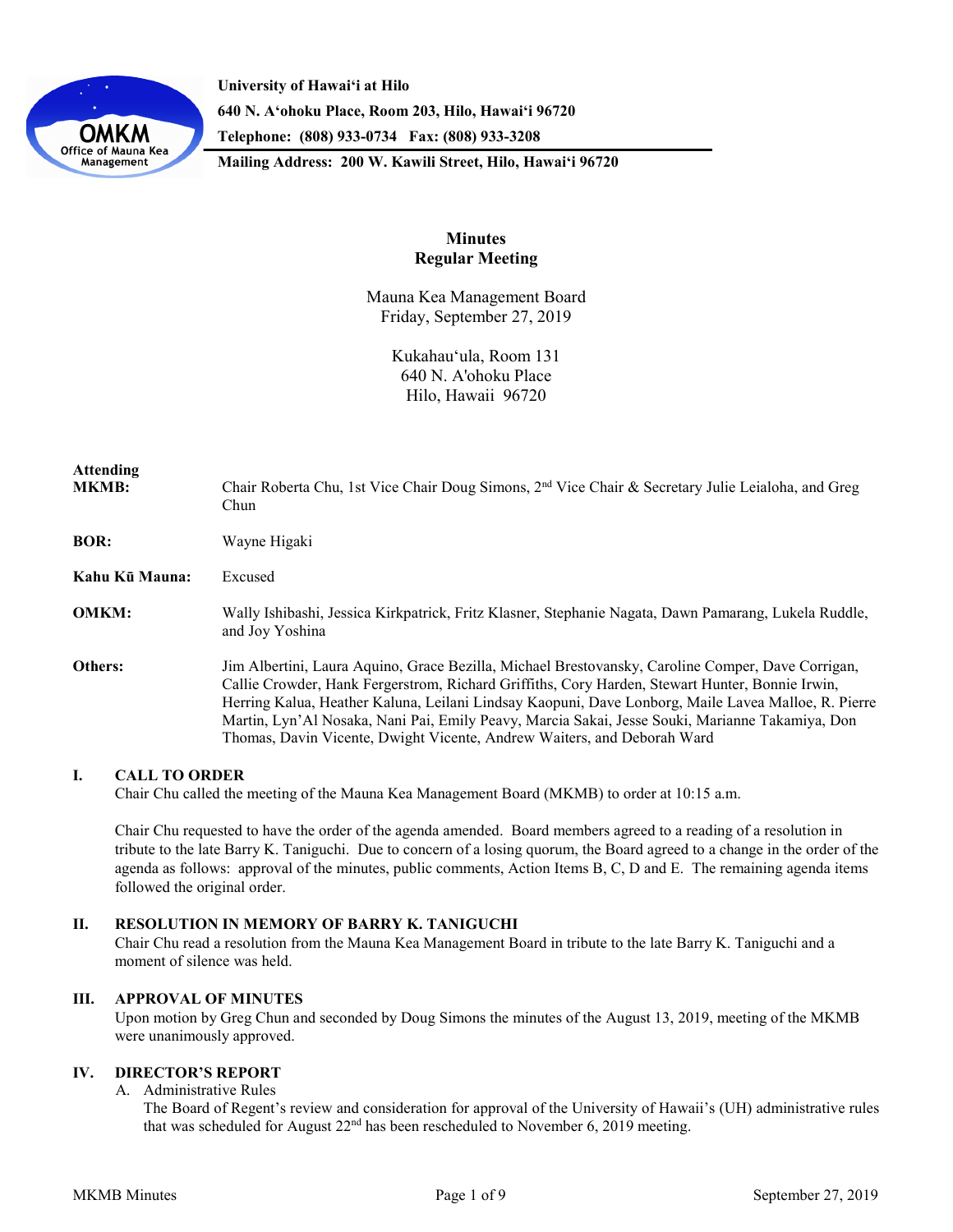B. Access to UH Managed Lands

Those working on the mountain, including UH, observatory workers, Maunakea Support Services staff, U.S Fish and Wildlife Service, landowners and lessees are allowed access through the activists road block. Everyday access is via a section of the old Saddle Road that parallels the Daniel K. Inouye Highway. This quarter-mile road connects by a short cinder segment to the Mauankea Access Road above the road block. Water tankers, long low-boys or large vehicles that cannot make the sharp turn from the old Saddle Road onto the cinder segment are allowed use of the main access road provided prior notification is given and arrangements made between law enforcement and the activists.

C. Decommissioning of the Caltech Submillimeter Telescope (CSO) and Hoku Keʻa The decommissioning of CSO and Hoku Keʻa were discussed as action items under Agenda Items.

# **V. KAHU KŪ MAUNA COUNCIL**

Lukela Ruddle reported that at Kahu Kū Mauna's September 17<sup>th</sup> meeting the Council reviewed the draft administrative rules and Hōkū Keʻa decommissioning documents. The Decommission Plan for Mauankea observatories was also reviewed.

# **VI. PROGRAM REPORTS**

A. Cultural Resources

Ms. Ruddle reported that work continues on OMKM's second edition activity book. She will be working with the Student Art Association with help from Professor Michael Marshall. Petroglyph Press will provide us with an estimate of the cost to produce.

The outline for the one day orientation is completed. It will be presented to Kahu Kū Mauna for review.

Due to the uncertainty regarding the start-up of TMT construction the annual archaeology monitoring will be limited and will not include the remote areas. Only sites easily accessed by the public will be visited. It will take about 2 days as opposed to 3 weeks to complete.

B. Natural Resources

The Environment Committee met on September 3, 2019. Primary agenda items included: a) CSO decommissioning technical report consultations, b) ant and invasive species concerns as discussed at the August Board meeting, and c) ongoing native plant restoration efforts at Halepōhaku.

Native plant restoration components of the Visitor Information Station (VIS) Ingress/Egress permit is moving forward. Parking lot, access lane, and walkway components were recently completed. To mitigate erosion we are placing jute matting and planting native trees, shrubs, herbs, and grasses throughout the affected area. Species already planted include māmane, ʻāweoweo, pāwale, pua kala, and pili uka. Other species currently growing include alpine tetramolopium, *Dubautia ciliolata*, and pūkiawe. As part of this project UH is committed to plant at least 130 māmane trees, mitigation for removing up to 44 māmane trees, as described in the Environmental Assessment.

The permitted greenhouse material acquisition and construction is on hold until the situation on the Saddle Road junction is resolved.

In August two honey bee swarm traps were removed from Halepōhaku and relocated to a bee farm in Orchidland. This was done in collaboration with the Big Island Beekeepers Association. The bees removed were healthy and free of pests. The honey from these traps had a lower water content than other honey in Hawaiʻi. This is likely due to the dry environment on Maunakea. The European honey bee competes with our native yellow-faced bees. Honey bee swarm traps are placed around facilities to draw bees away from public areas.

Limited researcher access has resumed, including the arthropod genetic bar-coding project and the wēkiu bug diet study. Other projects are still on hold or their permits have yet to be issued.

## **VII. PUBLIC COMMENTS**

Cory Harden commented on the rules saying that the University deserves credit for holding two rounds of public hearings and making changes in response to public testimony, but felt more changes are needed.

Some of the positive changes she noted were:

1. In reference to traditional and customary practices, 20-26-3, the added statement: "(f) Native Hawaiian traditional and customary rights…shall not be abridged."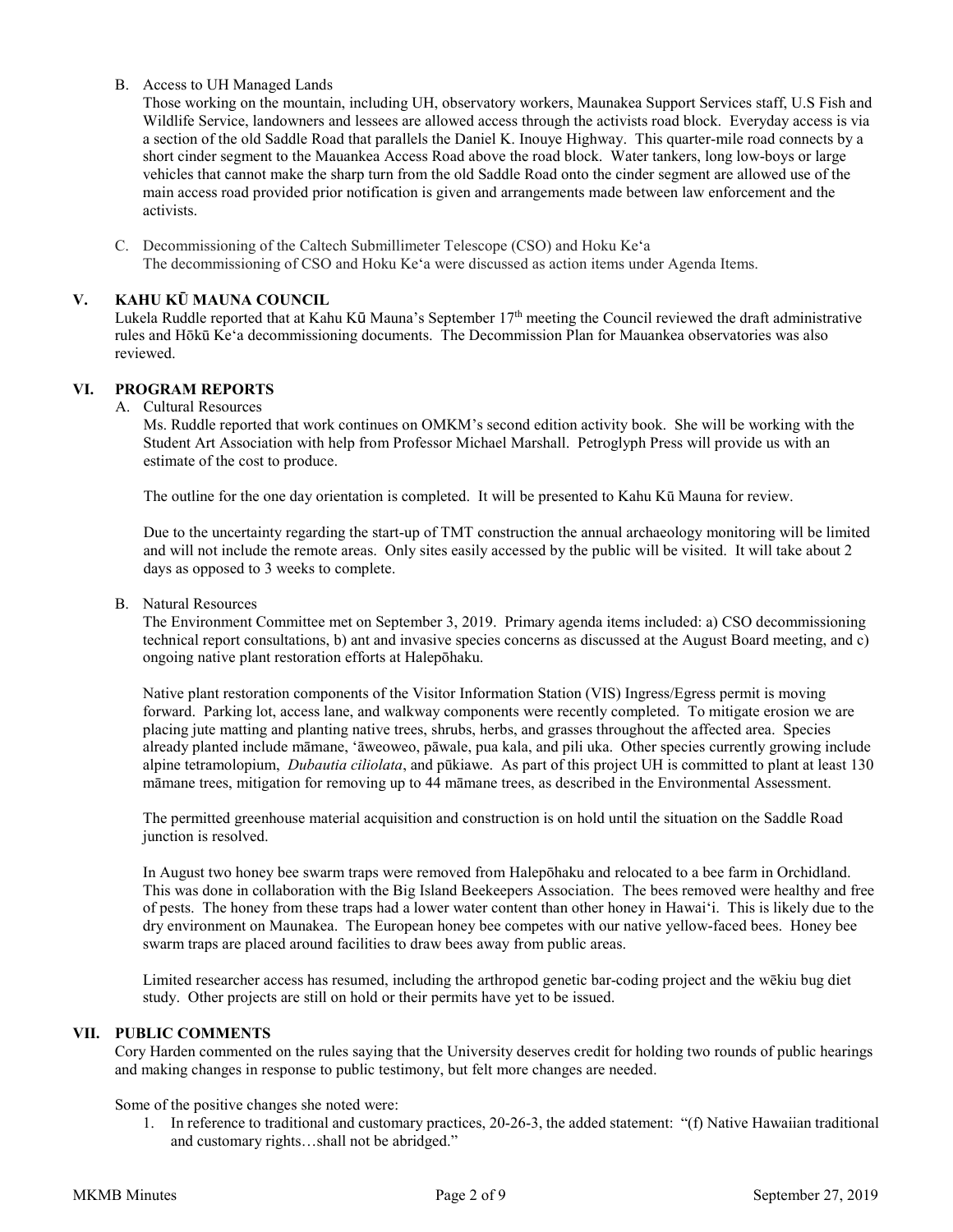- 2. In reference to public safety, 20-26-34, the term "harass" was removed because it was vague.
- 3. In reference to audio devices and noise, 20-26-33, chanting and singing is now allowed.

Ms. Harden also noted two revisions may have typos. Under preservation of scientific and educational resources, the summary talks about maintenance, etc. under commercial activity, but the rules seem to say differently. Under various etc., the summary talks about a revised definition of the president's designee, but when looking at the rules, it does not seem to match that.

Ms. Harden felt the following issues were not addressed:

- 1. She felt that the Department of Land and Natural Resources and not UH should be writing the rules. UH's purpose is education whereas DLNR's is about protection of natural and cultural resources. She also felt that it was not right that UH, and its agents are exempt from following the rules.
- 2. The rules should follow the Public Access Sub Plan (PAP) in the Comprehensive Management Plan (CMP). This PAP calls for education, communication and collaboration at the lowest levels of control, and discretion when using higher levels of control. But the rules, instead, tend toward punitive with inadequate definitions of violations, and stiff fines and expulsion.
- 3. The original purpose of the rules, as recommended by the state auditor, was to address permit violations by observatories and address increases in traffic that were largely caused by commercial tours.
- 4. The rules should be approved by the Board of Land and Natural Resources before going to the governor for his signature.

Dwight Vicente, representing the Hawaiian Kingdom, gave a little history about ceded lands in 1898. The general lease is illegal making the rules illegal because there is no authority.

Jim Albertini stated this Board and Kahu Kū Mauna should initiate and be willing to participate in the ho'oponopono process with the kupuna and other kia'i leaders of the Maunakea movement.

Deborah Ward stated she generally supports the work that is being done to decommission the CSO site, but believes that the assertions with regard to ground water and permeability of the cinder and direction of where the ground water goes and where it ends up is confusing. She is concerned about drainage over the years from the CSO building into unlined cesspools. She mentioned the 2009 hydraulic spill and the uncertainty of the extent of contamination and the need to clean up any contaminated soil found on site.

Hanalei Fergerstrom requested additional time to review the materials to better understand the situation. He also mentioned that this is not the State of Hawai'i unless someone can prove it. That being said, we still have to somehow work together.

Callie Crowder, is employed by one of the observatories as a remote observer and a 2017. She is a graduate of UH Hilo with degrees in both astronomy and physics and was opposed to the decommissioning of the Hōkū Ke<sup>*'a*</sup> telescope. The reason she moved to Hawaii was to specifically study astronomy on Maunakea because it is the best site in the world for astronomy. She knew the University would provide her with the opportunity to work with the observatories in the future. There were about 20 students when she started her freshman year at UH Hilo. Some of them left the major. Others left Hawaii entirely because they did not have the opportunity to work hands-on with a professional observatory. She believes her experience on Hōkū Ke'a helped her to get a job at one of the Maunakea observatories.

Emily Peavy, a graduate of UH Hilo with a Bachelorʻs in Astronomy with a Minor in Physics spoke against the decommissioning of the Hōkū Ke'a telescope. She stated UH Hilo is 75% Hawaii residents and that Hōkū Keʻa is located in the one of the best places in the world to conduct and astronomy that benefits the people of Hawaii. If UH is considering decommissioning Hōkū Keʻa it needs to also consider replacing it such as at Halepōhaku where it would continue provide opportunities for our island students and community.

Heather Kaluna, assistant professor with the UH Hilo Astronomy Department, agrees there needs to be a balance on the mauna in terms of the number of observatories. She knows we are in the process of decommissioning the UH Hilo observatory, but asks for kokua in considering other sites to provide for exemplary educational opportunities and use of the new observatory. There are those who are keen on supporting this notion of balance and who are committed to making sure that Maunakea is used properly and in a respectful way.

Davin Vicente, biology lecturer at UH Hilo, Hōkū Keʻa is a very small telescope, but it serves a higher purpose. If the University is serious about providing STEM (Science, Technology, Engineering and Mathematics) education, maybe UH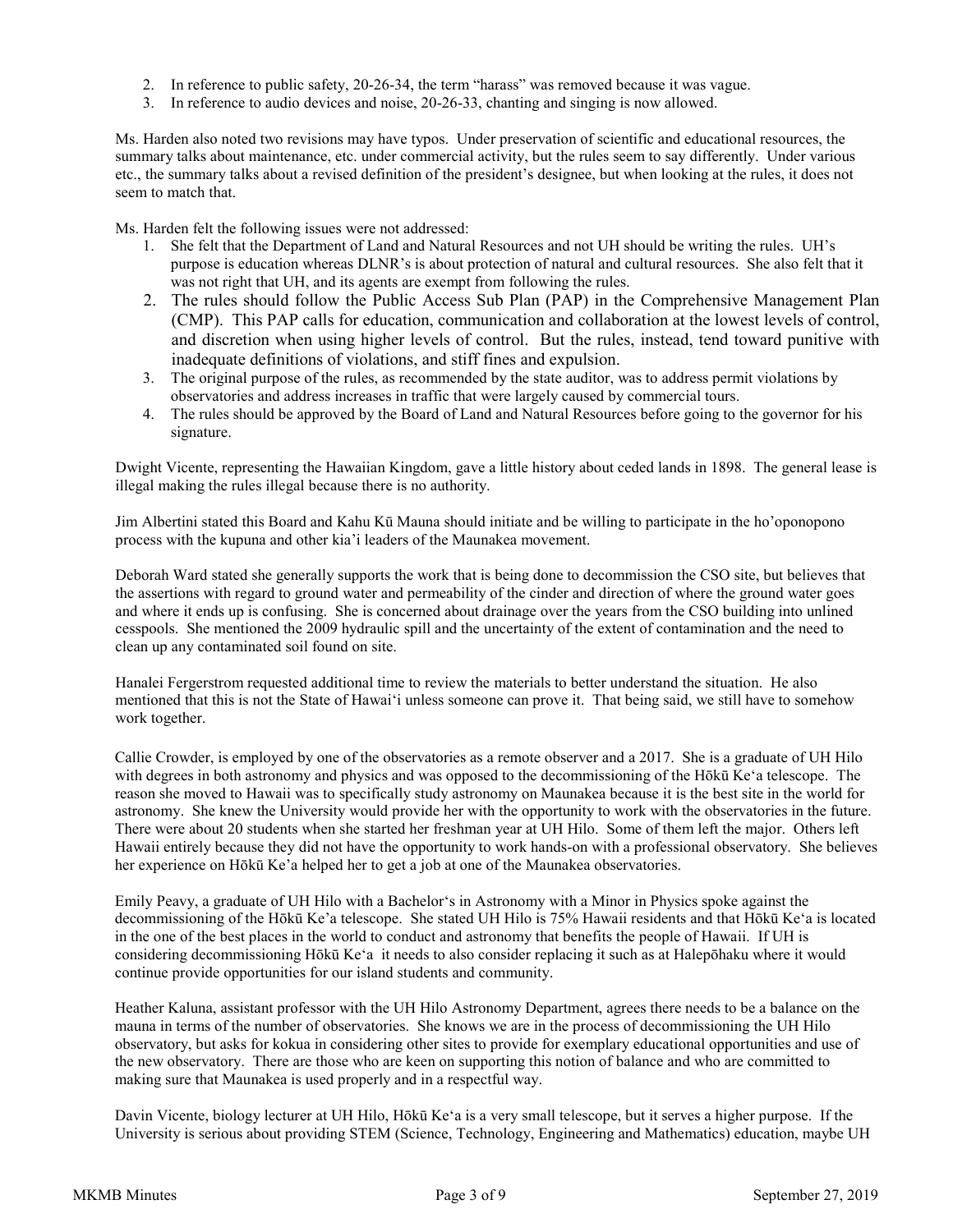should talk about trying to save it and not sacrifice it for a research telescope like the TMT. We talk about Native Hawaiians and locals being able to fill jobs in astronomy, but how can they do that without education?

Grace Bezilla, a student at UH Hilo, has been asking for safeguards for students suffering from the trauma that is occurring on the mountain. There is nothing currently in place for her, a student at UH, experiencing historical trauma. She requested that UH Hilo find someone who is trained of understand historical and intergenerational trauma. She was appalled that a student at UH Hilo does not have access to viewing time or does not have the right credentials to be able to operate telescopes on this island for students who came to attend UH Hilo or who lived their entire life here. She does not know why UH Hilo cannot provide students with viewing time whether it is with Hōkū Keʻa or another telescope, but that has to be top priority because it is a University for students and that should come above research.

Maile Lavea-Malloe, UH Hilo alumni, is a scientist, but with a degree in Political Science and Administration of Justice. She was also an executive member of the student senate. This trauma is very real for many of us through the generations. We need to find a way to co-exist. Whatever was the last one up there should be the last.

Ms. Ward spoke stating she was strongly in support of the replacement of the dome and wrote letters in support of that. Moving Hōkū Keʻa from the summit to 9,000 ft. elevation is still on Maunakea, so talking about decommissioning makes no sense. If you are going to move it to another spot on Maunakea, you might as well leave it where it is and improve it and make it functional so students have access to it.

Herring Kalua heard what was said today including the younger generation attending UH Hilo. Hōkū Keʻa is a telescope that is already on the Maunakea and feels just a badly as everyone else. As a former member of the MKMB he stressed that if you want to know about things you need to participate and work together with the community and everyone else. We need to stop, put everything on the table, make it right and move forward.

### **VIII. AGENDA ITEMS**

### **A. Hydrology Presentation by Dr. Don Thomas**

Dr. Don Thomas gave a presentation titled *"Do Contaminants Released at Maunakeaʻs Summit Pose a Risk to Hawaii Islandʻs Drinking Water Quality?"* Data he accumulated over the last decades on research he has done on Maunakea was presented. A recording of his presentation is available online at https://www.bigislandvideonews.com/2019/09/30/video-mauna-kea-hydrology-presented-by-dr-don-thomas/

#### **B. Approval of Hōkū Ke'a Notice of Intent (NOI) to Decommission**

Director Nagata stated the approval of the NOI to decommission Hōkū Keʻa was brought before this Board in May 2016. During that meeting, as well as prior to that at a Kahu Kū Mauna meeting, there were a number of people that came forward who were against the decommissioning of Hōkū Keʻa. Based on the comments and testimonies received the Board deferred taking action to approve the NOI. Instead it instructed UH Hilo to do additional community consultation.

During the intervening years the Hōkū Keʻa team led by its director, Pierre Martin, looked at other locations to locate Hōkū Keʻa. They looked at the possibility of the Mauna Loa Observatory, which at that time was looking to obtain a lease from DLNR to expand its area. The DLNR, however, denied their request so Mauna Loa was not a location that Hōkū Keʻa could go to. The team received an invitation to set up their telescope on Hualalai. They tested the site, but found there was too much humidity which could damage the mirror and its instruments. They ran tests at Halepōhaku and found the seeing value is good for their purposes as an educational and research telescope. They talked to individuals in the community about the potential for relocating at Halepōhaku and were told to continue to explore Halepōhaku as a potential site.

The Board was reminded that the telescope had been removed in 2018. The removal did not require formal notification to UH to proceed with decommissioning. The NOI starts the formal decommissioning process. The Board is being asked to reconsider and approve the NOI. The decommissioning of Hōkū Keʻa arose out of Governor Igeʻs 10-point plan which requested the University decommission 3 of its telescopes.

#### Comments

Julie Leialoha did not agree with the NOI. She agrees a new location needs to be established, if not on the summit than at Halepōhaku. To take that away the teaching telescope from UH Hilo students was not right. We need to establish actions for student participation to continue on Maunakea in some capacity. The instrument has been removed and things are now moving forward on deciding whether to remove the existing structure. In her personal opinion it is unfortunate that alternatives other than looking for a different site were not fully explored.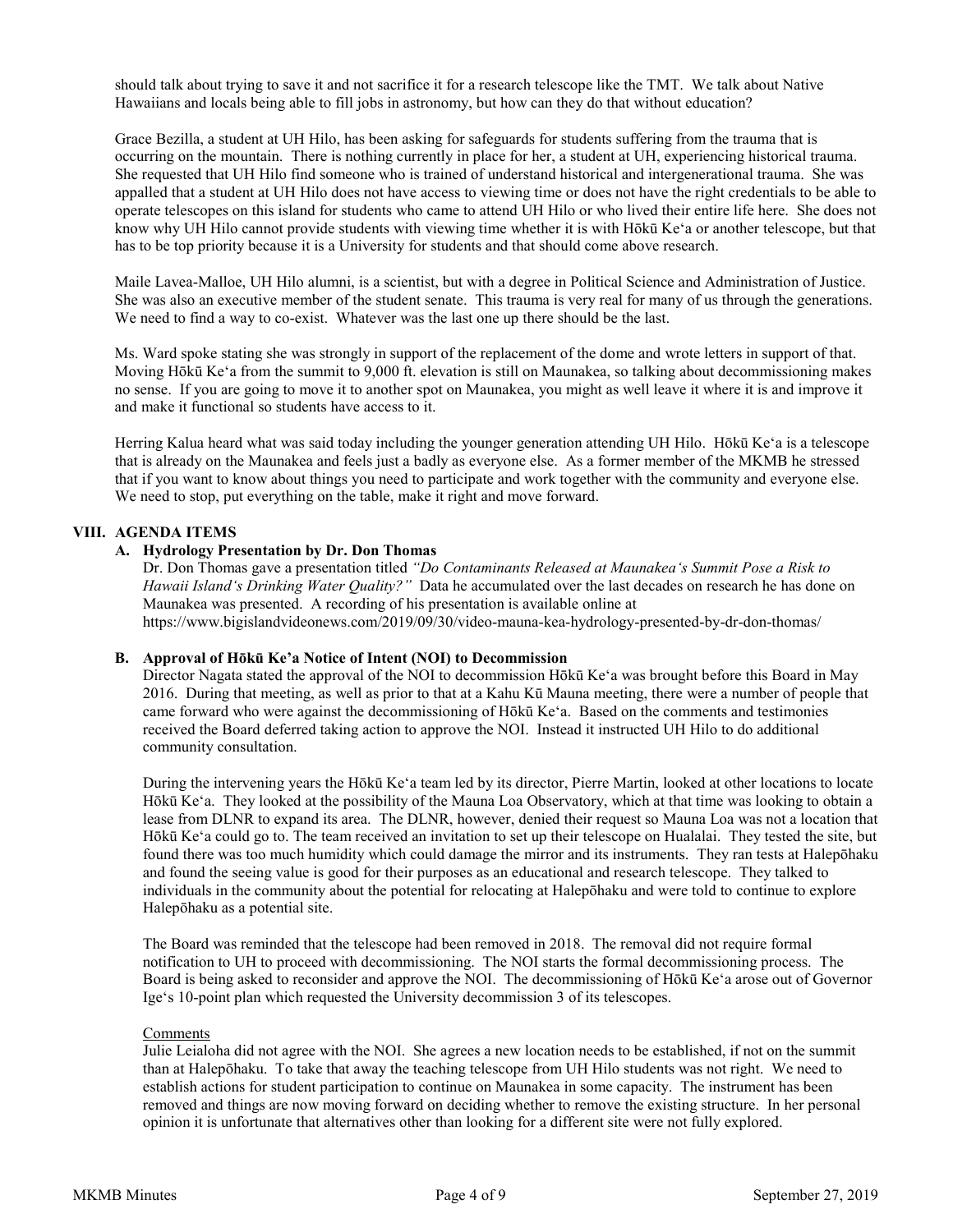Doug Simons stated we heard a lot of testimony this morning and, unless he is mistaken, they are all in favor of providing this educational resource for these students. He is dumbfounded by the fact that we (the Board), over three years ago the MKMB deferred approving the NOI for public consideration and here we are again. Sounds like we have the same testimony we had back in 2016 on what to do with Hōkū Keʻa. As the originator of the Maunakea Scholars and programs providing high school kids with access to Maunakea, he is deeply passionate about the importance of providing direct hands-on access to telescopes at the student level. He wanted to go on record stating he is not necessarily in favor of putting Hōkū Keʻa on the summit. He recognizes it has to be taken down for TMT. He has not heard anything close to a good reason why it could not go to Halepōhaku. He understands it could be deployed in a matter of weeks if the decision was made to do that. What we are waiting for is a decision in Honolulu to actually move forward with that as opposed to money or something else. It is a shame that it is taking so long to get essentially nowhere with this telescope in terms of finding a home for it.

Dr. Simons brought a mirror that he ground and polished the mirror when he was 16 years old. It took him 300 hours to do it. When Callie [Crowder] talks about the importance of hands-on experience, this is hands on, this mirror is hand ground. He added he is the director of two Maunakea observatories and a direct product of this experience he had as a kid. He is tangible evidence of what was discussed here. If you give students the opportunity it is transformative for them in terms of the potential for their careers.

Dr. Simons stated if this goes to a vote, he has already decided to abstain. Given the Board only has four votes, means the motion is not going to move forward. He urged that if the NOI is brought forward that there is a credible plan to deploy Hōkū Keʻa and Halepōhaku seems like a perfectly reasonable approach. He felt that if the Board were to approve this motion to accept the NOI, we remove pressure to deploy the facility at Halepōhaku. There would be absolutely no motivation at that point. In good conscience knowing what he knows and being who he is and listening to the testimony, would support the students in this room. If we prefer to defer it, as we did before, and reconsider as a Board we can do that as well. Either way, it is not going to move ahead today.

Greg Chun commented when the governor came out with his 10-point plan we were all flabbergasted because it came out of the blue. It is what it is and it established a direction that the University had to move. One of the challenges with decommissioning and the selection of specific observatories is the observatories have valid legal sub-leases to be on the summit until 2033. The idea of picking and choosing provides some legal challenges for the University and for the State. A commitment was made by the University to decommission five. Three of those five are owned by the University, which are the only ones UH has control and say over. Unfortunately, Hōkū Keʻa is one of them. He wants to support the students as well, but finds ourselves in a position where we have to decommission Hōkū Ke'a. We need to separate the decommissioning of Hōkū Ke'a from the relocation of a new Hōkū Ke'a. That is the reality of how sites have been selected at this point in time.

Dr. Chun added it has been contemplated in previous master plans that there would be an educational telescope at Halepōhaku. Putting a telescope at Halepōhaku would be consistent with previous master plans.

Wayne Higaki asked if the Board were to approve the NOI, where does it go next. Director Nagata explained once the Board approves the NOI it allows the University to move forward with the decommissioning process. The next step would be for the development of a site decommissioning plan, which would include an environmental assessment (EA). We have already been informed by DLNR that this decommissioning will require an EA. It would take into account the various scenarios as to what degree the structure(s) would be removed and to what degree the site would be restored. The impacts of the various alternatives would be reviewed and disclosed in the EA. A preferred action would then be selected and following that the University would move forward with the Conservation District Use Application (CDUA) with DLNR. Because the NOI was already submitted in 2016, it has already been forwarded to DLNR, so that step has already been done.

Regent Higaki asked what a deferral would do. Director Nagata stated if the decision is to defer, then the University would not be able to move forward pursuant to the decommissioning plan with the actual removal and start of the full environmental assessment process.

Chair Chu asked if the NOI to decommission could be coupled with a recommendation to move forward with a new telescope for educational purposes for students at Halepōhaku. Or, does it have to be looked at separately? She hears very clearly that 1) this action is not going to pass, and 2) because it was deferred three years ago and there really has been no progress, is there a way of going back to the Board of Regents (BOR) to say that an intent to decommission needs to be included with efforts to move forward with a new telescope so that there is no misunderstanding. There should be another name so that people can keep Hōkū Keʻa as one telescope and name a new one. She does not believe we will be able to move forward unless we provide more direction to the regents.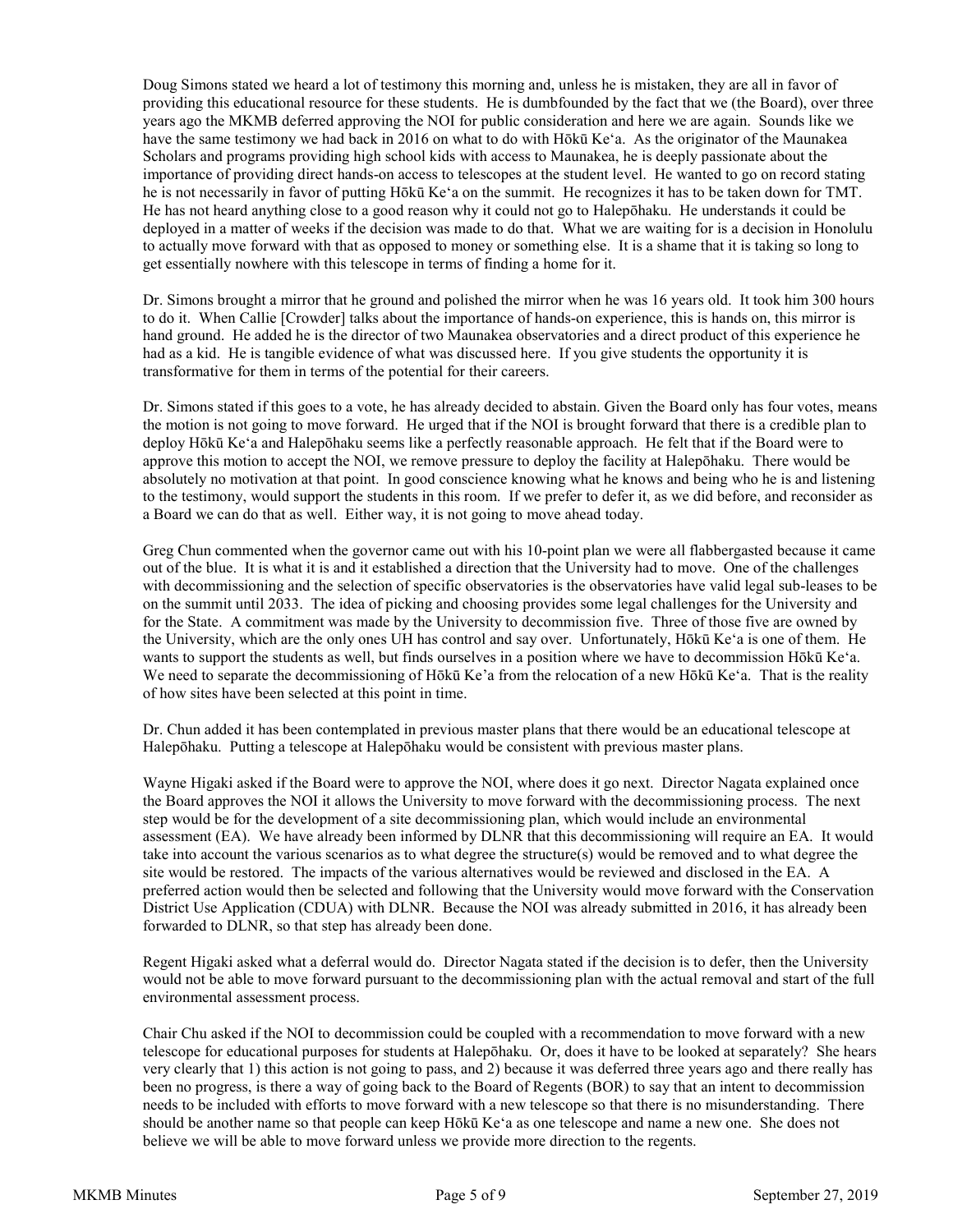Regent Higaki explained the Regents would have to determine how they fulfill the requirements by the governor relative to TMT and the decommissioning of x number of telescopes. He added as a regent, he does not get to vote on matters for the Maunakea Management Board.

Director Nagata stated the location of the new teaching telescope at Halepōhaku is separate from the decommissioning process. Her thinking is if UH Hilo wants to go forward with installing the new teaching telescope at Halepōhaku they could do so and it does not necessarily have to be tied to decommissioning. The decommissioning plan did not think about the possibility of removing one and putting another one up. Asking for permission to put up a new telescope would really be a separate process from decommissioning.

Ms. Leialoha stated this Boardʻs role is to advise the BOR with regards to actions that concern Maunakea. In this particular situation, her advice as a Board member is that there be an alternative developed that included supporting students who would like to use Hōkū Keʻa or another site prior to the NOI or the Board approving decommissioning. Like Dr. Simons, she also is leery with regards to if it disappears nothing will happen and that would be an injustice to the students that we should be supporting.

Dr. Simons commented to Regents Higakiʻs point, this would actually wind up at DLNR. This is where the road block is. They could unlock this whole thing fairly quickly if they wanted to and we could still comply with the TMT Conservation District Use Permit (CDUP). He is not advocating that we not decommission on the summit, but he is tired of the delays and getting a telescope deployed for reasons that he cannot accept anymore.

Regent Higaki stated he can only speak for himself as one Regent and not for the Board of Regents. He felt this Board should send a strong message to the Regents. A strong message is a vote that carries that kind of strength, and believes a deferral would not do that.

### Action

Doug Simons called for a motion and it was seconded by Julie Leialoha. The motion is to approve the NOI for decommissioning of the Hōkū Keʻa as recommended by OMKM. The results of the vote will make it clear what the message is. The results of the vote were 1:2:1. (Chun in favor of, Leialoha and Chu opposed, and Simons abstained.)

Chair Chu qualified the vote with a message that there needs to be a resolution to the educational telescope on Maunakea. She personally agrees with Board members Leialoha and Simons. The issue is not if there is going to be a telescope, but where it is going to be. We need to have that in place to move forward.

### **C. Approval of Caltech Submillimeter Observatory (CSO) Decommissioning Phase 1 Environmental Site Assessment (ESA)**

Fritz Klasner explained, as identified in the 2010 Decommissioning Plan for Mauna Kea Observatories, the decommissioning process involves the preparation of a Site Decommissioning Plan (SDP). The SDP is composed of four major steps: (1) a Notice of Intent, (2) an environmental due diligence review, (3) a Site Deconstruction and Removal Plan and, (4) a Site Restoration Plan. The MKMB is required to review and approve each step.

The purpose of an Environmental Due Diligence review is to identify recognized environmental conditions as defined by the American Society for Testing and Materials (ASTM), associated with the project site. The term "recognized environmental conditions" means the presence or likely presence of any hazardous substances or petroleum products on a property under conditions that indicate an existing release, a past release, or a material threat of a release of any hazardous substances or petroleum products into structures on the property or into the ground, ground water, or surface water of the property.

This due diligence consists of two initial steps:

- 1. A "Phase I Environmental Site Assessment" is intended to satisfy one of the requirements to qualify for the innocent landowner, contiguous property owner, or bona fide prospective purchaser limitations on liability with respect to the range of contaminants within the scope of the Comprehensive Environmental Response, Compensation and Liability Act (CERCLA) (42 U.S.C. 9601) and petroleum products.
- 2. If recognized environmental conditions are identified, additional investigative analysis in the form of a Phase II ESA is typically required.

The only significant issue identified in the Phase I Environmental Site Assessment is the possibility of remaining contamination due to the 2009 hydraulic oil spill and, possibly, a prior spill at an unknown prior date (perhaps during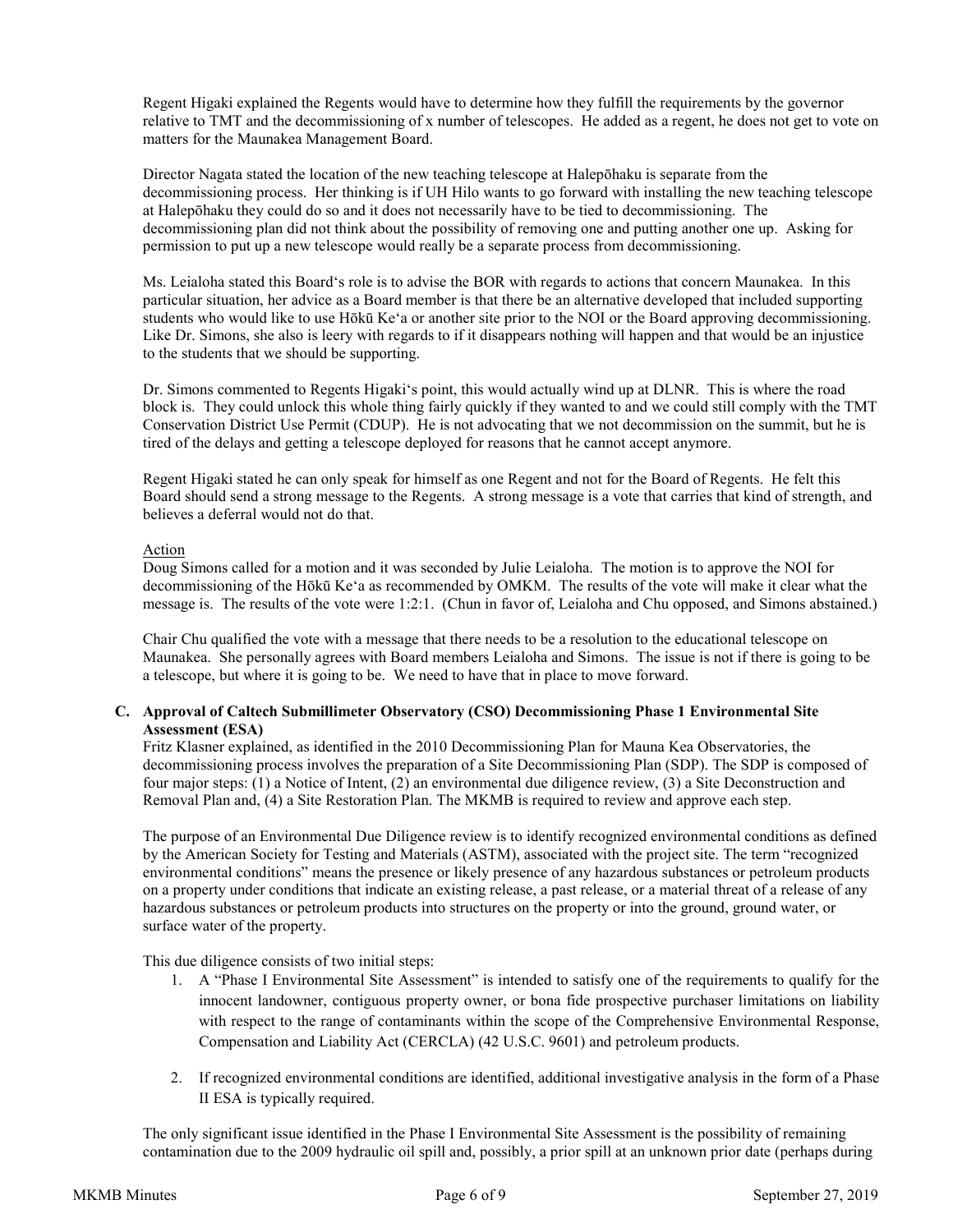construction of the CSO). The report recommends a Phase II Environmental Site Assessment in connection to this spill to be undertaken at a later point during decommissioning when the spill area is made fully accessible. The Phase II Environmental Site Assessment may result in a recommendation for remediation. Community reviews also resulted in the request that the remnant cesspool sludge be similarly tested for contaminants during the Site Deconstruction and Removal process.

The process and timeline for completing the Phase II ESA will be summarized in the forthcoming Draft Environmental Assessment. The actual Phase II process however, cannot be completed until the building is being removed because the substrate in question is under the building and telescope pier foundation. The Phase II ESA will identify whether any remedial action is warranted by the Department of Health and Department of Land and Natural Resources, as well as this Board, as these steps progress.

#### **Discussions**

Dr. Chun asked when Phase II would be done. Mr. Klasner replied because of the location of the 2009 spill, to dig up contaminated material, if any is present, would require breaking up the foundation, which CSO is concerned could undermine the foundation. The process will be spelled out in the EA, but the implementation cannot occur until they actually start breaking up the foundation.

Regent Higaki asked if it was reasonable to establish a deadline for Phase II. Mr. Klasner replied any deadline for Phase II would be tied to the actual foundation removal process. Depending on what they find, a remedial action plan might have to be prepared which involves working closely with the DOH through the removal process.

Regent Higaki stated there are conversations at the BOR level about setting deadlines. He would encourage proactive action at this level to look at establishing deadlines instead of having timelines established from a higher level.

Chair Chu asked if the telescope is still in the CSO building. Mr. Klasner replied, yes, the CSO mirror is still in place.

Dr. Chun sought confirmation that there is still the site deconstruction and removal plan and restoration plan to be prepared. Mr. Klasner confirmed the need for completing these documents and added there is also the environmental assessment process and a Board issued CDUP. Dr. Chun asked if there was a timeline for applying for the CDUP. Mr. Klasner replied the last version he saw had it sometime in 2020. We have yet to release a draft environmental assessment and that has mandated public comment times. The CDUA process has legally mandated public comments as well.

### Action

Chair Chu called for a vote for all in favor of approving the CSO decommissioning Phase I Environmental Site Assessment. All were in favor and the motion carried unanimously.

#### **D. Approval of Caltech Submillimeter Observatory Decommissioning Hazardous Material Report**

Fritz Klasner explained the Hazardous Materials report, while not explicitly a part of due diligence process defined in the 2010 Decommissioning Plan, is a standard and required component of building demolition.

An Asbestos, Lead Paint and Mold Survey (aka Haz Mat Report) was conducted, to identify the existence (if any), extent, and condition of hazardous materials present in and on the building. This information will be incorporated into the decommissioning design. The results of this report will inform the infrastructure deconstruction and removal process for CSO, for example the type of hazardous material abatement permits that would be obtained, and procedures to be followed during decommissioning. This report is expected to be included as an appendix in the forthcoming Environmental Assessment.

The Asbestos, Lead Paint and Mold Survey results documented:

- None of the sampled suspect ACM material contained detectable concentrations of asbestos.
- Six locations were identified as having surfaces painted with lead-based paint (LBP), i.e. concentrations in excess of 5,000 mg/kg.
- Seven locations were identified as having surfaces painted with lead-containing paint (LCP), i.e. concentrations less than 5,000 mg/kg.
- Indoor and outdoor air sample types and percentages of fungi identified were similar; meaning indoor airborne mold concentrations were not found to be elevated.
- Moisture damaged ceiling tiles were observe and contained elevated volumes of the mold Alternaria sp. were observed.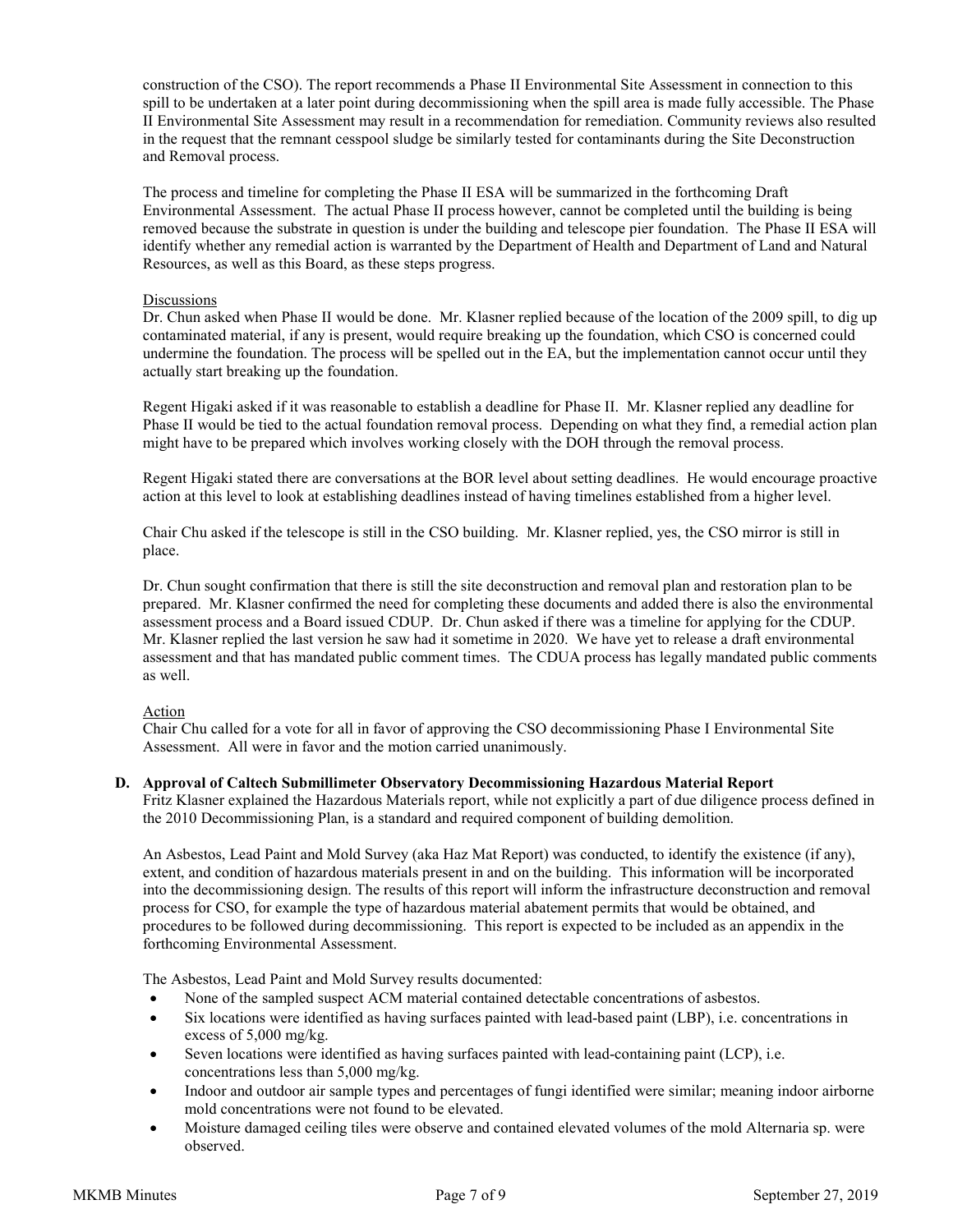Report recommendations:

- Manage and/or remove and dispose of hazardous and regulated materials in accordance with applicable local, state, and federal regulations, prior to renovation and/or demolition activities that may disturb these materials.
- Remove and dispose of all loose and flaking LCP and LBP that may be disturbed during demolition activities in accordance with applicable local, state, and federal regulations.
- Spot remove and dispose of LCP and LBP in areas that have the potential to become airborne or otherwise create dust (i.e. from sanding, drilling, friction, etc.) during demolition activities.
- Any remediation and demolition contractor(s) must take appropriate measures to comply with applicable EPA, OSHA and HIOSH regulations pertaining to the handling of lead containing materials and worker protection. Note that OSHA and HIOSH regulate activities that disturb paint which contain any detectable concentration of lead. Detectable levels of lead in the paint were found throughout the Subject Site.
- Have air monitoring conducted for airborne lead by qualified personnel during any lead paint disturbance and general renovation activities of areas that were determined to contain this contaminant.
- Conduct multi-incremental sampling of soils surrounding the Subject Site prior to and after any exterior lead paint disturbance activities. This was also recommended during the community review process and has been standard practice for Maunakea projects over the past few years.
- Previously water damaged ceiling tiles located throughout the Subject Site should be removed and disposed of properly.

### **Discussions**

Ms. Leialoha inquired if the issue regarding the potential additional testing for the drainage mitigation that Ms. Ward brought up would be included in this hazardous plan. Mr. Klasner explained as part of the Phase I community consultation someone did ask about the cesspool sludge to determine if there were any potential contaminants with cesspool sludge. That cesspool sludge will also be tested for contamination as well as testing underneath the foundation. There is no near-surface groundwater at this site. In the Phase II report there was a cover letter that identified that the surface groundwater that was referred to in the body of their report was actually about 10,000 feet down. They had a clarification in that cover letter.

#### Action

Chair Chu called for a vote for all in favor of approving the CSO decommissioning hazardous materials report as presented. All were in favor and the motion carried unanimously.

#### **E. Chapter 20-26 Administrative Rules Review**

Director Nagata stated back in 2018 the University held public hearings on the draft rules. A large number of comments and testimonies were received resulting in some changes to the rules. The changes were significant enough that we then held a second round of public hearings in June 2019. The comments were similar to those heard or received during the first public hearings, thus only minor changes were made. The changes were mostly clarification of language, and elimination of vague and overly broad language. The current draft of the rules were reviewed by Kahu Kū Mauna and they had some suggestions that added clarification to the rules and did not result in substantive changes.

Initially the rules were to be presented to the BOR at their August meeting, but it was rescheduled to November 6.

#### **Discussions**

Ms. Leialoha asked if the rules would go back to DLNR for their review. Chair Chu explained this is for review and comment so we are only providing additional comments to what the Board already has seen.

Director Nagata stated these rules are not approved by the Board of Land and Natural Resources. We are governed by a separate statute, which goes to BOR for approval then the governor for his approval.

Ms. Harden started to speak, but Regent Higaki interrupted stating his understanding of Robertʻs Rules is that it does not allow public comment during a board meeting (discussion). He did not want it to disqualify the discussion.

Dr. Chun stated the way to handle Ms. Hardenʻs comments is to pass it on to the Regents. The changes made are the result of listening. The first round resulted in substantial changes that required us to do a second round. Changes made following the second round are non-substantial.

### **IX. Adjournment**

There being no further business the meeting was adjourned at 12:34 p.m.